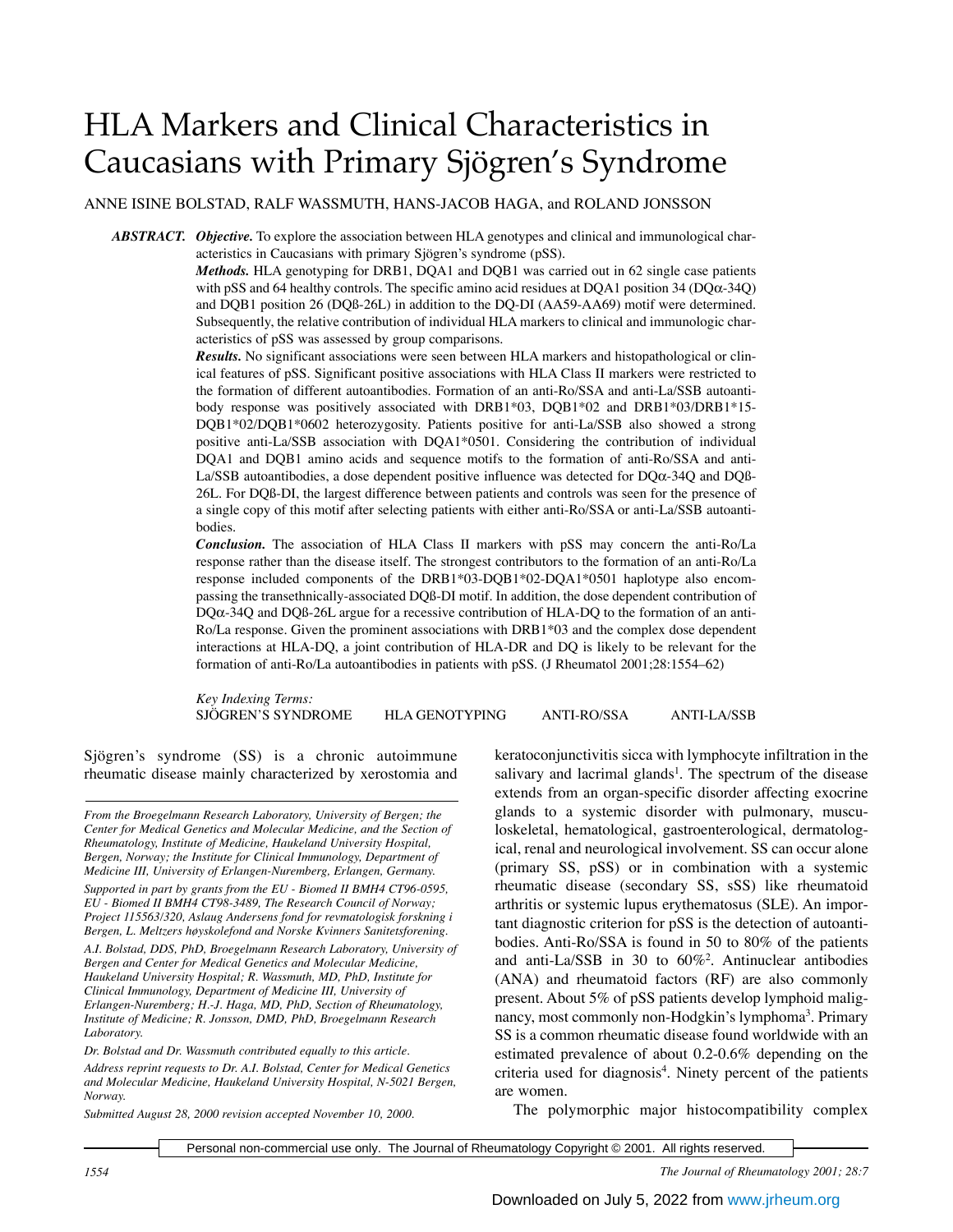(MHC) genes are the best documented genetic risk factors for the development of autoimmune diseases<sup>5,6</sup>, and the most relevant MHC genes involved in susceptibility to pSS are the Class II genes, most specifically HLA-DR and DQ alleles7 . A primary association between pSS and HLA-DR3, which is in linkage disequilibrium with HLA-B8, is well recognized for Caucasians<sup>8-12</sup>. In addition, an association with HLA-DR2 has been reported in Scandinavians<sup>13</sup>, DR5 in Greeks<sup>14</sup>, and DRw53 in Japanese<sup>15</sup>. Recently, the HLA-DRB1\*0301-\*1501 heterozygous genotype has been suggested to play a role in susceptibility to  $pSS<sup>16</sup>$ . Increased frequency of the haplotype HLA-DRB1\*0301- DRB3\*0101-DQA1\*0501-DQB1\*0201 was found in Caucasian patients with pSS, DRB1\*0405-DRB4\*0101- DQA1\*0301-DQB1\*0401 in Japanese patients, and DRB1\*0803-DQA1\*0103-DQB1\*0601 in Chinese patients<sup>17</sup>.

HLA-DR2 and DR3 have frequently been reported to be associated with autoantibody production to Ro/SSA and  $La/SSB$  autoantigens<sup>18-20</sup>, and stronger associations have been found with HLA-DR2 and HLA-DR3 and the Ro/La antibody responses than with the disease itself $18$ . A role of HLA-DQ locus (particularly DQ1-DQ2 heterozygotes) in anti-Ro/SSA and anti-La/SSB production has been demonstrated<sup>21-23</sup>. Fei et al<sup>24</sup> reported a correlation of anti-Ro/SSA and anti-La/SSB with DR3, DQA4 and DQA4/DQA1 heterozygotes in Caucasians. Heterozygotes for HLA-DQw1/DQw2 were found to have the highest level of anti-Ro/SSA and anti-La/SSB in both pSS and SLE20-22. Specific amino acid residues in the second hypervariable region of HLA-DQA1 and DQB1, glutamine (Gln, Q) in position 34 of DQA1 and leucine (Leu, L) in position 26 of DQB1 may promote the anti-Ro/SSA and anti-La/SSB responses<sup>22,23</sup>. A shared amino acid motif in the DQB1 first domain, aspartic acid as amino acid 66 (Asp, D) and isoleucine as amino acid 67 (Ile, I), has been demonstrated in a disease-associated haplotype in different ethnic groups (Caucasian, Chinese and Japanese patients with  $pSS$ <sup>17</sup>. There is also an increasing interest in the role of HLA-markers for the severity of autoimmune disease $12,25$ . The DR3-DQ2 haplotype has been indicated as a possible marker for a more active immune response in Finnish patients with  $pSS^{26}$ , and distinct HLA haplotypes have been associated with different degrees of autoantibody diversification in  $pSS^{27}$ .

Given the broad spectrum of clinical manifestations of pSS and the complexity of the HLA markers incriminated in pSS, we assessed the influence of HLA markers on the clinical and immunological manifestations of the disease.

# **MATERIALS AND METHODS**

*Patients and controls.* Our study included 62 patients with pSS (59 females and 3 males) followed at the Department of Rheumatology at Haukeland University Hospital, and 66 healthy blood donors (35 females and 31 males) at the same hospital (Table 1). All were Norwegian Caucasians except for one Russian Caucasian and one patient from Pakistan. They all

met the classification criteria for pSS proposed by the European study group for SS<sup>28</sup>. The patients were seen for the first time during the years 1992-7, and have subsequently been followed once a year since 1996. The mean followup period was 49.1 months. The mean age was 59.3 years (median 61.0 years). The Schirmer-I test was used  $(\leq 5 \text{mm}$  wetting of the paper strips in 5 min) to test for ocular signs. Salivary gland biopsies were taken from the lower lip of 55 of 62 patients (88.7%) and histological evaluation of focus score was performed<sup>29</sup>. Unstimulated salivary flow should be  $\leq$  1.5 ml in 15 min to achieve the diagnosis of salivary gland involvement. The study was approved by the Committee of Ethics at the University of Bergen.

*DNA extraction.* DNA was extracted from peripheral venous blood either by QIAamp® blood kit (Qiagen, Germany) or by Genepure™ 341 nucleic acid purification system (Applied Biosystems, CA, USA). DNA from each patient was quantified in a spectrophotometer and run on a 1% agarose gel to check the quality.

*HLA genotyping.* HLA genotyping was performed by oligonucleotide hybridization of enzymatically amplified DNA. Low resolution HLA-DRB1 typing comprising the DRB1\*01 to DRB1\*17 specificities was done by sequence-specific hybridization of a panel of oligonucleotide probes to PCR products as published<sup>30</sup>. Similarly, DQB1 and DQA1 alleles were determined following the XI.IHWC protocol<sup>31</sup>. Using this approach, most of the DQA1 (DQA1\*0101/04, \*0102, \*0103, \*0201, \*03, \*0401, \*0501- \*0503, \*0601) and DQB1 (DQB1\*0501-\*0504, \*0601-\*0604, \*0605/06, \*02, \*0301-\*0304) alleles can be differentiated. To assess the importance of individual amino acid positions, DQA1 position 34 (DQα-34Q [DQA1\*0102, \*0103, \*0401, \*0501-\*0503, \*0601] vs DQ-34E [DQA1\*0101, \*0104, \*0201, \*0301, \*0302]), DQB1 position 26 (DQß-26L [DQB1\*0602-\*0606, \*0606, \*02, \*0302, \*0303] vs DQß-26G/26Y [DQB1\*05, \*0601, \*0301, \*0304]), and the DQß motif AA59-69 (EYWN-SQKDILE), termed DQß-DI, seen in DQB1\*0601, \*02, \*04, were determined based on the sequence information and the genotyping results.

*Biometric analyses.* Odds ratios (OR) were calculated according to Woolf's method as cross-product ratios of a  $2 \times 2$  contingency table [OR = (a  $\times$  d) /  $(c \times b)$ ]<sup>32,33</sup>. Haldane's correction for the OR was used when either all patients were positive or all controls were negative for a particular specificity or allele<sup>34</sup>. The level of significance was assessed by Yates-corrected chi-square analysis, or Fisher's exact test where appropriate. Stratification analysis (Mantel-Haenszel test) was used to detect relative influences of individual HLA markers<sup>35</sup>. For the comparison of different groups the Wilcoxon rank sum test or the two-sample t test was used where appropriate36. Statistical significance was assessed using the chi-square heterogeneity test, or the Fisher's exact test where appropriate. McNemars' test was used to test the null hypothesis of an equal probability of a positive result under the adjacent pair of tests in the different stratified groups of patients as described<sup>37</sup>.

# **RESULTS**

*Study population.* Clinical data from the study population are summarized in Table 1. All 62 patients (100%) had oral symptoms, 56% had lower labial salivary gland focus score > 1, 37% had a history of salivary gland enlargement, and salivary gland involvement with unstimulated salivary flow  $\leq 1.5$  ml/15 min was found in 47% patients. While 95% had ocular symptoms, objective ocular signs were found in 65%. Autoantibodies were a frequent finding (87%) with antinuclear antibodies being the most common (87%); 45% had rheumatoid factors, 34% were anti-Ro/SSA positive, and 24% were anti-La/SSB positive. Dry skin was reported by 44% of the patients, skin manifestations by 45%, dry nose by 61%, and dry cough was common (74%). One major

Personal non-commercial use only. The Journal of Rheumatology Copyright © 2001. All rights reserved.

*Bolstad, et al: HLA genotyping in pSS 1555*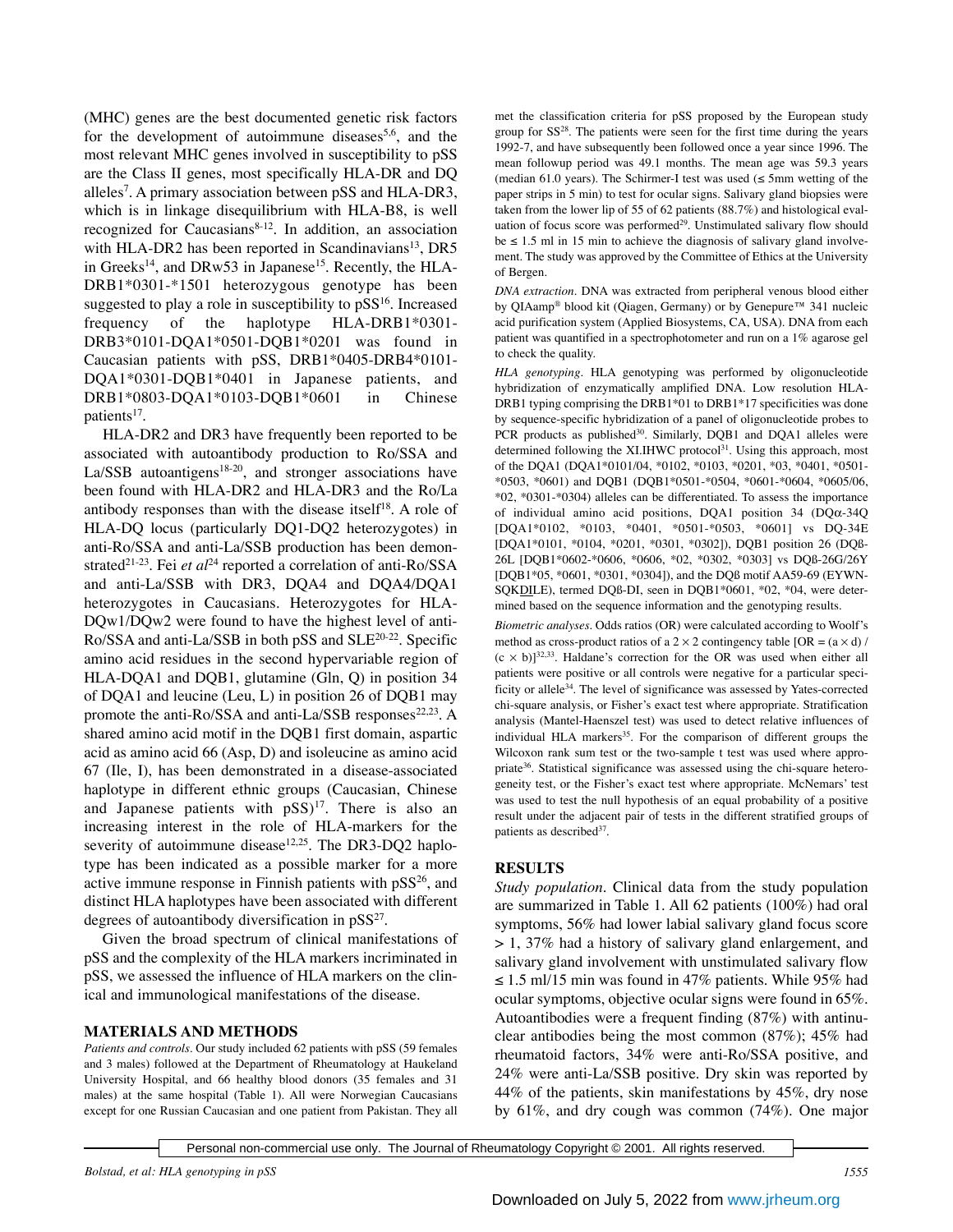| Variable                                           | All Patients $(n = 62)$<br>$n(\%)$ | Anti-Ro+ Patients $(n = 21)$<br>$n(\%)$ |
|----------------------------------------------------|------------------------------------|-----------------------------------------|
| Male/female patients                               | 3/59                               | 1/20                                    |
| Age at first symptoms, yrs, mean/median            | 43/51                              | 44/48                                   |
| Age at diagnosis, yrs, mean/median                 | 56/59                              | 54/40                                   |
| Duration of disease, yrs, mean/median <sup>a</sup> | 6/19                               | 7/19                                    |
| Followup, mo, mean/median                          | 36/56                              | 68/51                                   |
| Ocular symptoms                                    | 59 (95)                            | 19(91)                                  |
| Oral symptoms                                      | 62 (100)                           | 21 (100)                                |
| Ocular signs                                       | 40(65)                             | 14(67)                                  |
| Focus score $> 1b$                                 | 31 of 55 (56)                      | 17 of 17 $(100)^d$                      |
| Salivary gland involvement <sup>c</sup>            | 29 (47)                            | 11(52)                                  |
| Salivary gland enlargement                         | 23(37)                             | 8 (38)                                  |
| Autoantibodies                                     | 54 (87)                            | 21 (100)                                |
| Anti-Ro/SSA antibodies                             | 21 (34)                            | 21 (100)                                |
| Anti-La/SSB antibodies                             | 15(24)                             | 15 (100)                                |
| Rheumatoid factor (pos. $\geq$ 1:32)               | 28 (45)                            | $19(91)^e$                              |
| ANA (pos. $\ge$ 1:32)                              | 54 (87)                            | $21 (100)^f$                            |
| Dry cough                                          | 46 (74)                            | 17(81)                                  |
| Dry nose                                           | 38 (61)                            | 14(67)                                  |
| Dyspareunia                                        | 34 (55)                            | 11 (52)                                 |
| Extraordinary fatigue                              | 51 (82)                            | 17(81)                                  |
| Low grade fever                                    | 8(13)                              | 2(10)                                   |
| Arthralgias                                        | 46(74)                             | 11(52)                                  |
| Arthritis                                          | 22(35)                             | 6(29)                                   |
| Raynaud's phenomenon                               | 34 (55)                            | 13 (62)                                 |
| Lung involvement                                   | 10(16)                             | 3(14)                                   |
| Kidney involvement                                 | 8 (13)                             | $6(29)$ <sup>g</sup>                    |
| Liver involvement                                  | 5(8)                               | 0(0)                                    |
| Thyroid involvement                                | 9(15)                              | 3(14)                                   |
| <b>Vasculitis</b>                                  | 2(3)                               | $2(10)$ <sup>h</sup>                    |
| Peripheral nerve involvement                       | 5(8)                               | 1(5)                                    |
| Dry skin                                           | 27(44)                             | 8 (38)                                  |
| Skin manifestations                                | 28 (45)                            | 9(43)                                   |
| <b>Myositis</b>                                    | 0(0)                               | 0(0)                                    |
| CNS involvement                                    | 0(0)                               | 0(0)                                    |
| Leukopenia                                         | 3(5)                               | 1(5)                                    |

*Table 1.* Characteristics of the study population with pSS.

Data are median, mean, or number (%). <sup>a</sup>Time from diagnosis until closing the study. <sup>b</sup>The preliminary criteria for classification of Sjögren's syndrome was followed<sup>28</sup> except that only focus scores  $> 1$  were accepted as positive. Percentage with focus score is calculated from total number of biopsies in the respective group (55 and 17 respectively). Present if unstimulated salivary flow  $\le 1.5$  ml/15 min. <sup>d</sup>Chi-square = 19.05, df 1, p = 0.00001, CI  $= 0.24 - 0.56$ ;  ${}^{\circ}\text{Chi-square} = 26.33$ , df 1, p = 0.00000, CI = 6.59–173.08;  ${}^{\circ}\text{Chi-square} = 4.70$ , df 1, p < 0.05, CI = 0.69–0.94; <sup>g</sup>Chi-square = 6.94, df 1, p < 0.01, CI = 1.41–43.01; <sup>h</sup>Chi-square = 4.03, df 1, p < 0.05, CI = 0.96–1.27. CI = confidence interval. p values are given only when statistically significant. The statistical data are derived from comparisons of frequencies of anti-Ro/SSA positive vs anti-Ro/SSA negative patients with pSS.

feature of pSS is the extraordinary fatigue (82%). Other common characteristics were dyspareunia (55%), arthralgias (74%) and Raynaud's phenomenon (55%). Some had arthritis (35%), while thyroid (15%), lung (16%), kidney (13%), liver (8%), and peripheral nerve (3%) involvement was more seldom seen. When patients were divided over the presence of anti-Ro/SSA autoantibodies (anti-Ro/SSA positive vs anti-Ro/SSA negative) and compared for the presence of disease characteristics, significant differences were seen for the focus score exceeding 1 (100 vs  $56\%$ ; p = 0.00001), RF (91 vs 45%;  $p = 0.00000$ ), ANA (100 vs 54%,

 $p < 0.05$ ), kidney involvement (29 vs 13%;  $p < 0.01$ ) and vasculitis (10 vs  $3\%$ ; p < 0.05).

*HLA associations.* HLA DRB, DQA1 and DQB1 genotypes were determined successfully in all 62 patients and 64 healthy controls. In addition to the comparison of all patients (SS) with the controls, subsets of patients identified based on the presence of autoantibodies (ANA, and/or anti-Ro/SSA or anti-La/SSB, RF) or combinations of individual autoantibody specificities were also selected for comparison. Also, the comparison included the amino acid variability at position 34 of the  $DQ\alpha$  chain ( $DQ\alpha$ -34Q vs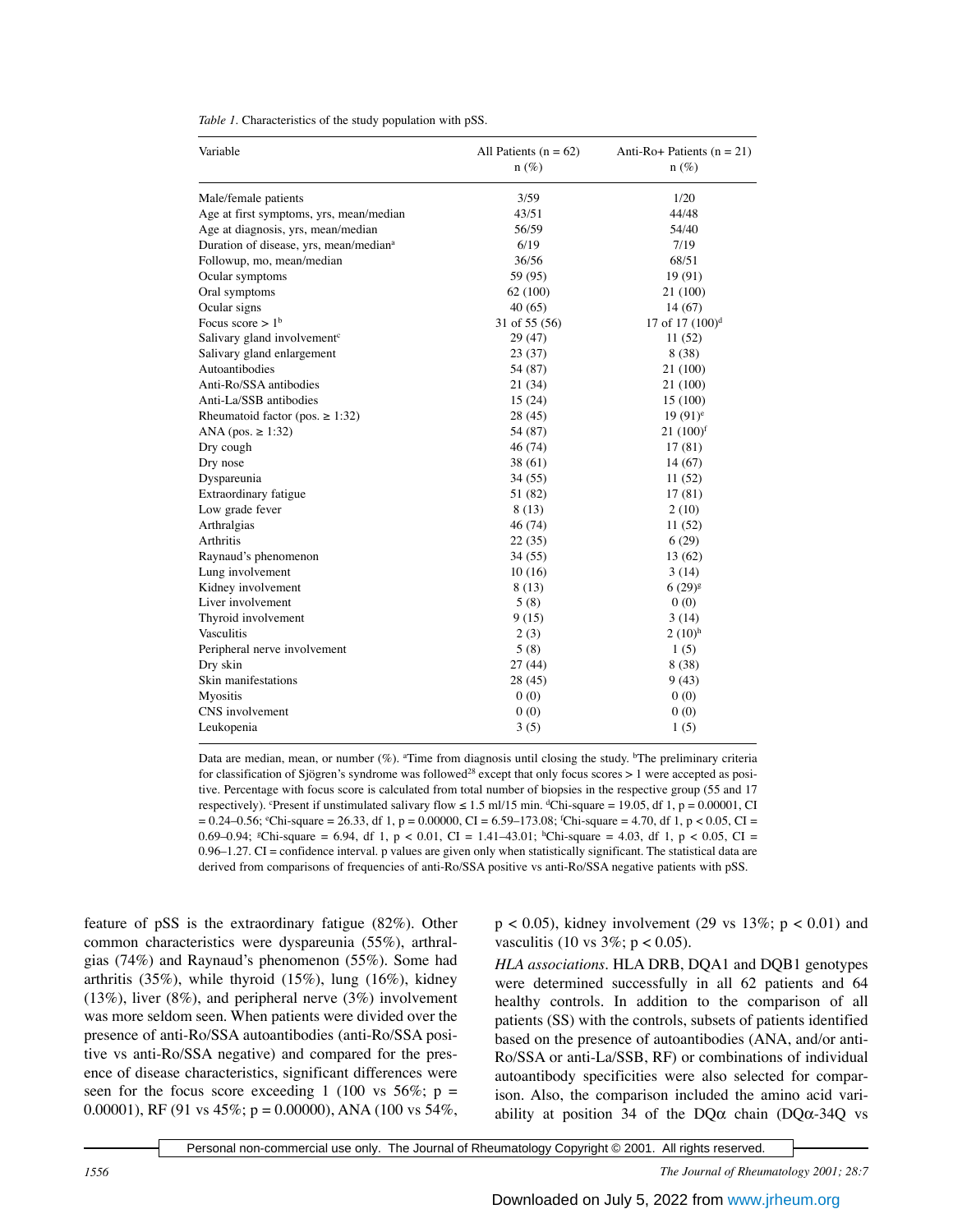DQα-34E), at position 26 of the DQß chain (DQß-26L vs DQß-26G/26Y) and included a sequence motif at position 59 through 69 (EYWNSQKDILE) of the Dqß chain comprising DQB1\*0504, \*0601, \*02, and \*04 (DQß-DI).

| <b>HLA</b> Marker   | Patient   |                        | Controls  | <b>OR</b> | Chi-square   | p            | CI                         |
|---------------------|-----------|------------------------|-----------|-----------|--------------|--------------|----------------------------|
|                     | Group     | $n(\%)$                | $n(\%)$   |           |              |              |                            |
|                     | All       | $n = 62$               |           |           |              |              |                            |
| DRB1*03             |           | 29(46.8)               | 19(29.7)  | 2.08      | 3.21         | 0.07         | $1.00 - 4.33$              |
| DOA1*0501           |           | 34 (54.8)              | 28 (43.8) | 1.56      | 1.14         | 0.29         | $0.77 - 3.15$              |
| $DQ\alpha - 34Q$    |           | 52 (83.9)              | 54 (84.4) | 0.96      | < 0.001      | $\mathbf{1}$ | $0.37 - 2.5$               |
| $DQB1*02$           |           | 32 (51.6)              | 26(40.6)  | 1.56      | 1.12         | 0.29         | $0.77 - 3.16$              |
| DQß-26L             |           | 57 (89.1)              | 58 (93.5) | 1.78      | 0.33         | 0.56         | $0.49 - 6.42$              |
| DQß-DI              |           | 36(58.1)               | 26 (40.6) | 2.02      | 3.17         | 0.08         | $0.99 - 4.11$              |
|                     | FS > 1    | $n = 31$               |           |           |              |              |                            |
| DRB1*03             |           | 16(51.6)               | 19(29.7)  | 2.53      | 3.42         | 0.06         | 1.04–6.12                  |
| DQA1*0501           |           | 17(54.8)               | 28 (43.8) | 1.56      | 0.63         | 0.43         | $0.66 - 3.70$              |
| $DQ\alpha - 34Q$    |           | 23 (74.2)              | 54 (84.4) | 0.53      | 0.83         | 0.36         | $0.19 - 1.52$              |
| $DQB1*02$           |           | 18 (58.1)              | 26(40.6)  | 2.02      | 1.9          | 0.17         | $0.85 - 4.83$              |
| DQß-26L             |           | 28 (90.3)              | 57 (89.1) | 1.15      | 0.03         | $\mathbf{1}$ | $0.28 - 4.77$              |
| DQß-DI              |           | 19(61.3)               | 26 (40.6) | 2.31      | 2.38         | 0.09         | $0.96 - 5.57$              |
|                     | $AAB+$    | $n = 54$               |           |           |              |              |                            |
| DRB1*03             |           | 27(50)                 | 19(29.7)  | 2.37      | 4.26         | $0.039*$     | $1.1 - 5.05$               |
| DQA1*0501           |           | 32 (59.3)              | 28 (43.8) | 1.87      | 2.23         | 0.135        | $0.90 - 3.90$              |
| $DQ\alpha - 34Q$    |           | 46 (85.2)              | 54 (84.4) | 1.07      | < 0.001      | 1            | $0.39 - 2.92$              |
| $DQB1*02$           |           | 28 (51.9)              | 26 (40.6) | 1.57      | 1.07         | 0.301        | $0.76 - 3.27$              |
|                     |           |                        |           | 1.54      |              | 0.73         |                            |
| $DQB-26L$<br>DQß-DI |           | 50 (92.6)<br>32 (59.3) | 57 (89.1) | 2.13      | 0.16<br>3.36 | 0.07         | $0.42 - 5.55$<br>1.02-4.44 |
|                     | $ANA+$    |                        | 26 (40.6) |           |              |              |                            |
|                     |           | $n = 54$               |           |           |              |              |                            |
| DRB1*03             |           | 27(50.0)               | 19(29.7)  | 2.37      | 4.26         | $0.04*$      | $1.11 - 5.05$              |
| DQA1*0501           |           | 32 (59.3)              | 28 (43.8) | 1.87      | 2.23         | 0.14         | $0.90 - 3.9$               |
| $DQ\alpha - 34Q$    |           | 45 (85.2)              | 54 (84.4) | 1.07      | < 0.001      | $\mathbf{1}$ | $0.39 - 2.92$              |
| $DQB1*02$           |           | 28 (51.9)              | 26(40.6)  | 1.57      | 1.07         | 0.30         | $0.76 - 3.27$              |
| $DQB-26L$           |           | 50 (92.6)              | 57 (89.1) | 1.54      | 0.11         | 0.73         | $0.42 - 5.55$              |
| DQß-DI              |           | 32 (59.3)              | 26 (40.6) | 2.13      | 3.36         | 0.07         | $1.02 - 4.44$              |
|                     | $Ro/SSA+$ | $n = 21$               |           |           |              |              |                            |
| DRB1*03             |           | 15(71.4)               | 19(29.7)  | 5.92      | 9.81         | $0.002*$     | 2.00–17.58                 |
| DQA1*0501           |           | 15(71.4)               | 28 (43.8) | 3.21      | 3.8          | 0.051        | $1.11 - 9.35$              |
| $DQ\alpha - 34Q$    |           | 18 (85.7)              | 54 (84.4) | 1.11      | < 0.001      | $\mathbf{1}$ | $0.26 - 4.49$              |
| DQB1*02             |           | 16 (76.2)              | 26 (40.6) | 4.68      | 6.64         | $0.01*$      | 1.52–14.35                 |
| $DQB-26L$           |           | 19 (90.5)              | 57 (89.1) | 1.17      | < 0.001      | 1            | $0.22 - 6.11$              |
| DQß-DI              |           | 17(81)                 | 26 (40.6) | 6.21      | 8.74         | $0.003*$     | 1.88-20.58                 |
|                     | $La/SSB+$ | $n = 15$               |           |           |              |              |                            |
| DRB1*03             |           | 13 (86.7)              | 19(29.7)  | 15.4      | 15.35        | $< 0.001*$   | 3.43–80.14                 |
| DQA1*0501           |           | 13 (86.7)              | 28 (43.8) | 8.36      | 8.15         | $0.004*$     | 1.89-42.90                 |
| $DQ\alpha - 34Q$    |           | 13 (86.7)              | 54 (84.4) | 1.32      | < 0.001      | 1            | $0.24 - 6.17$              |
| DQB1*02             |           | 13 (86.7)              | 26 (40.6) | 9.50      | 10.31        | $0.001*$     | 1.98-45.67                 |
| DQß-26L             |           | 13 (86.7)              | 57 (89.1) | 0.80      | < 0.001      | 1            | $0.15 - 4.30$              |
| DQß-DI              |           | 13 (86.7)              | 26 (40.6) | 9.50      | 10.31        | $0.002*$     | 1.98-45.67                 |
|                     | $RF+$     | $n = 28$               |           |           |              |              |                            |
| DRB1*03             |           | 19 (67.9)              | 19(29.7)  | 5.00      | 10.18        | $0.001*$     | 1.92-13.02                 |
| DQA1*0501           |           | 19 (67.9)              | 28 (43.8) | 2.70      | 3.62         | 0.06         | $1.07 - 6.91$              |
| $DQ\alpha - 34Q$    |           | 23(82.1)               | 54 (84.4) | 0.85      | < 0.001      | 1            | $0.16 - 2.77$              |
| DQB1*02             |           | 20(71.4)               | 26(40.6)  | 3.65      | 6.21         | $0.013*$     | $1.40 - 9.54$              |
| DQß-26L             |           | 26(92.9)               | 57 (89.1) | 1.60      | 0.03         | 0.86         | $0.31 - 8.22$              |
| DQß-DI              |           | 21(75.0)               | 26(40.6)  | 4.39      | 7.81         | $0.005*$     | $1.65 - 11.8$              |

*Table 2.* HLA associations with pSS for HLA markers that show at least one significant association for any of the comparisons made.

FS > 1 - Focus score greater than 1; AAB+ - autoantibody-positive patients, including ANA, Ro/SSA+, La/SSB+; Ro/SSA+ - Ro/SSA-positive patients; La/SSB+ - La/SSB– positive patients; RF+ - rheumatoid factors-positive patients. Odds ratio (OR); Chi-square; p- value (p), and the confidence interval (CI) for the odds ratios are given. \*Statistically significant.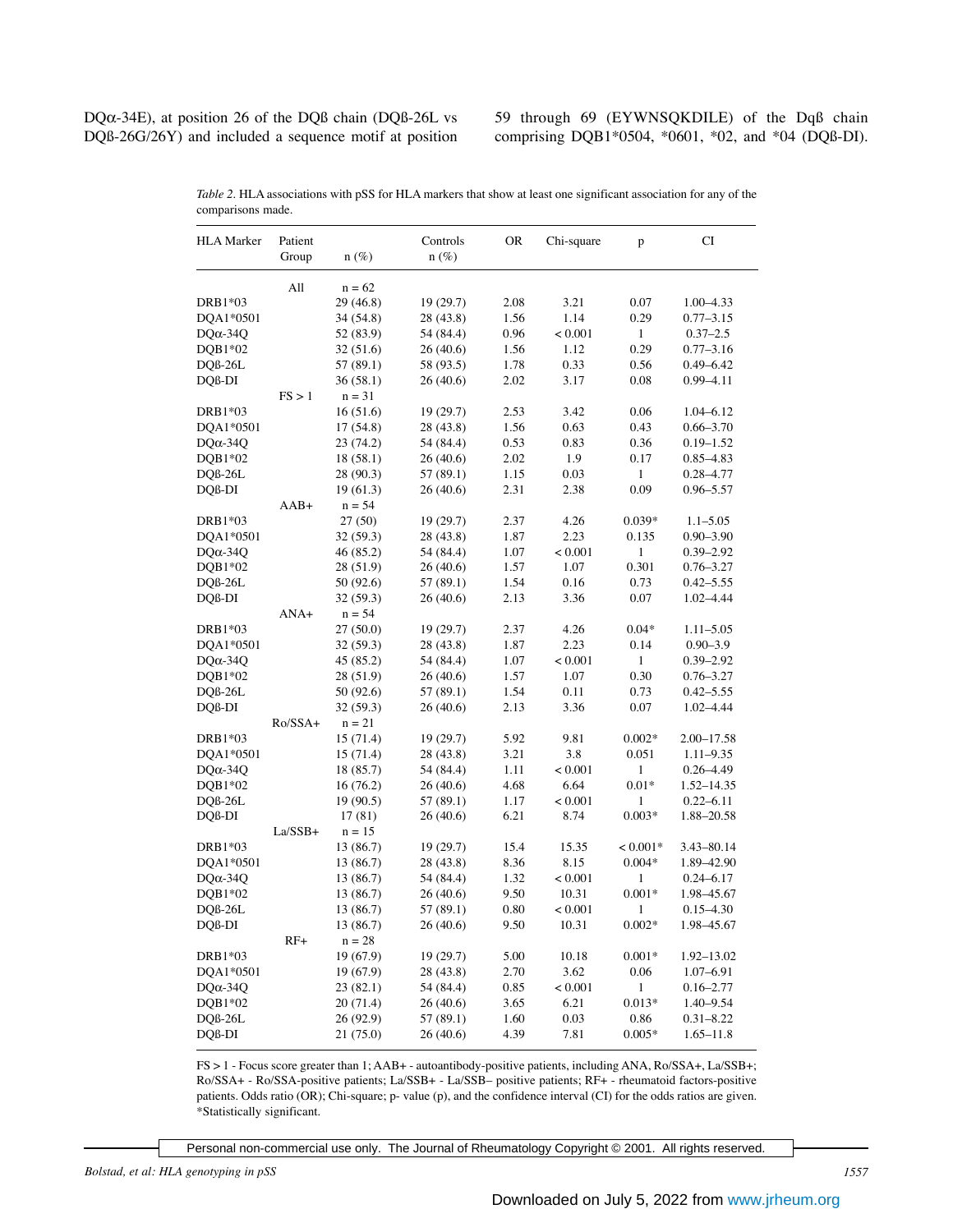Table 2 summarizes HLA associations with pSS for those HLA markers that showed at least one significant association for any of the following comparisons made.

For the comparison of all patients with the controls, no significant associations were seen for individual HLA-DRB1 specificities as well as DQA1 and DQB1 alleles. Also, there was no difference between patients and controls for the presence of at least one of the HLA-DRB1 types DRB1\*02, DRB1\*03 or DRB1\*05 (64.5 vs 65.2%). Similarly, there was no significant heterogeneity detected for the distribution of DRB1\*03/DRB1\*15-DQB1\*02/ DQB1\*0602 heterozygotes (14.5 vs  $4.5\%$ ; OR = 3.57; chisquare  $= 2.66$ ;  $p = 0.103$ ). Also, the variability at individual DQA1 or DQB1 amino acid positions was not different in distribution between patients and controls. When patients (n = 54) with autoantibodies (ANA, anti-Ro/SSA, anti-La/SSB) were selected for comparison, a positive association was seen only for DRB1\*03 (OR = 2.37; chi-square = 4.26;  $p = 0.04$ ). Restricting the comparison to patients who are ANA-positive  $(n = 28)$ , a positive association was seen for DRB1\*03 only (OR = 2.37; chi-square = 4.26;  $p =$ 0.04). Considering patients with anti-Ro/SSA  $(n = 21)$ , positive associations were seen for DRB1\*03 (OR = 5.92; chisquare = 9.81;  $p = 0.002$ ), DQB1\*02 (OR = 4.68; chi-square  $= 6.64$ ;  $p = 0.01$ ), and the predisposing effect of DQß-DI motif (OR =  $6.21$ ; chi-square =  $8.74$ ; p =  $0.003$ ) as well as DRB1\*03/DRB1\*15-DQB1\*02/DQB1\*0602 heterozygosity (33.3 vs  $4.5\%$ ; OR = 10.5; chi-square = 10.3;  $p = 0.001$ ). Similar patterns were observed for patients with an anti-La/SSB response (n = 15): DRB1\*03 (OR = 15.4; chi-square = 16.37; p < 0.001), DQB1\*02 (OR = 9.5; chisquare = 10.31;  $p = 0.001$ ), the DQß-DI motif (OR = 9.5; chi-square = 10.31;  $p = 0.002$ ) and in addition DQA1\*0501  $(OR = 8.36; chi-square = 8.97; p = 0.004)$ . Significant heterogeneity was detected for the distribution of DRB1\*03/DRB1\*15-DQB1\*02/DQB1\*0602 heterozygotes  $(40.0 \text{ vs } 4.5\%; \text{ OR } = 14.0; \text{ chi-square } = 12.17; \text{ p} = 0.001).$ As all patients showing an anti-La/SSB response carried autoantibodies against Ro/SSA, the association patterns for the group of patients being positive for either antibody were identical to the situation seen for the anti-Ro/SSA response. Similarly, the patterns for the presence of both autoantibodies were identical to the situation for the anti-La/SSB response. A positive association was also seen for DRB1\*03  $(OR = 5.00; chi-square = 10.18; p = 0.001), DQB1*02 (OR)$  $= 3.65$ ; chi-square  $= 6.21$ ; p  $= 0.013$ ), DRB1\*03/DRB1\*15-DQB1\*02/DQB1\*0602 heterozygosity (25.0 vs  $4.5\%$ ; OR = 7.0; chi-square =  $6.63$ ; p = 0.001), and the DQB-DI motif  $(OR = 4.39; chi-square = 7.89; p = 0.005)$  when patients (n  $= 28$ ) who were RF positive were considered. However, it has to be noted that 19 out of these 28 patients carried anti-Ro/SSA or anti-La/SSB autoantibodies.

Next, patients and controls were compared for the total number of copies (range 0-4) of DQα-34Q, DQß-26L and

*Table 3.* Gene dosage of DQα-34Q and DQß-26L in patients with pSS and controls. The distribution of the number of alleles with glutamine DQA1 position 34 (DQα-34Q) and leucine in DQB1 position 26 (DQß-26L) in patients and controls is shown. For the patients, the distinction was made between all patients (A), autoantibody-positive patients (B), anti-Ro/SSApositive patients (C) and anti-La/SSB-positive patients (D) when compared with the controls. For each group comparison, the chi-square, degrees of freedom (df), and the p value (p) are given.

| All<br>Allele no. |                | pSS            |      | Controls |      |
|-------------------|----------------|----------------|------|----------|------|
|                   |                | $\mathbf n$    | $\%$ | n        | $\%$ |
|                   | $\mathbf{0}$   | 3              | 4.8  | 5        | 7.8  |
|                   |                | $\overline{c}$ | 3.2  | 4        | 6.3  |
|                   | $\overline{c}$ | 18             | 29.0 | 23       | 35.9 |
|                   | 3              | 17             | 27.4 | 22       | 34.4 |
|                   | 4              | 22             | 35.5 | 10       | 15.6 |
| Total             |                | 62             | 100  | 64       | 100  |

Chi-square =  $6.88$ , df 4, p =  $0.142$ .

| $AAB+$ | Allele no.     | pSS         |      | Controls |      |
|--------|----------------|-------------|------|----------|------|
|        |                | $\mathbf n$ | $\%$ | n        | $\%$ |
|        | $\theta$       | 3           | 5.6  | 5        | 7.8  |
|        |                |             | 1.9  | 4        | 6.3  |
|        | $\overline{c}$ | 15          | 27.8 | 23       | 35.9 |
|        | 3              | 16          | 29.6 | 22       | 34.4 |
|        | 4              | 19          | 35.2 | 10       | 15.6 |
| Total  |                | 54          | 100  | 64       | 100  |

Chi-square =  $6.93$ , df 4, p =  $0.140$ .

| $Ro/SSA+$ | Allele no.     | pSS            | Controls     |                             |      |
|-----------|----------------|----------------|--------------|-----------------------------|------|
|           |                | $\mathbf n$    | $\%$         | $\mathbf n$<br>5<br>4<br>23 | $\%$ |
|           | $\theta$       | $\overline{c}$ | 9.5          |                             | 7.8  |
|           |                | 0              | $\mathbf{0}$ |                             | 6.3  |
|           | $\overline{c}$ | 4              | 19.0         |                             | 35.9 |
|           | 3              | $\overline{c}$ | 9.5          | 22                          | 34.4 |
|           | 4              | 13             | 61.9         | 10                          | 15.6 |
| Total     |                | 21             | 100          | 64                          | 100  |

Chi-square = 18.76, df 4,  $p = 0.001$ .

| $La/SSB+$ | Allele no.     | pSS            | Controls |             |      |
|-----------|----------------|----------------|----------|-------------|------|
|           |                | $\mathbf n$    | $\%$     | $\mathbf n$ | $\%$ |
|           | $\theta$       | $\overline{c}$ | 13.3     | 5           | 7.8  |
|           |                | $\theta$       | $\theta$ | 4           | 6.3  |
|           | $\overline{c}$ |                | 6.7      | 23          | 35.9 |
|           | 3              | $\overline{c}$ | 13.3     | 22          | 34.4 |
|           | 4              | 10             | 66.7     | 10          | 15.6 |
| Total     |                | 15             | 100      | 64          | 100  |

Chi-square = 19.06, df 4,  $p = 0.001$ .

Personal non-commercial use only. The Journal of Rheumatology Copyright © 2001. All rights reserved.

*1558 The Journal of Rheumatology 2001; 28:7*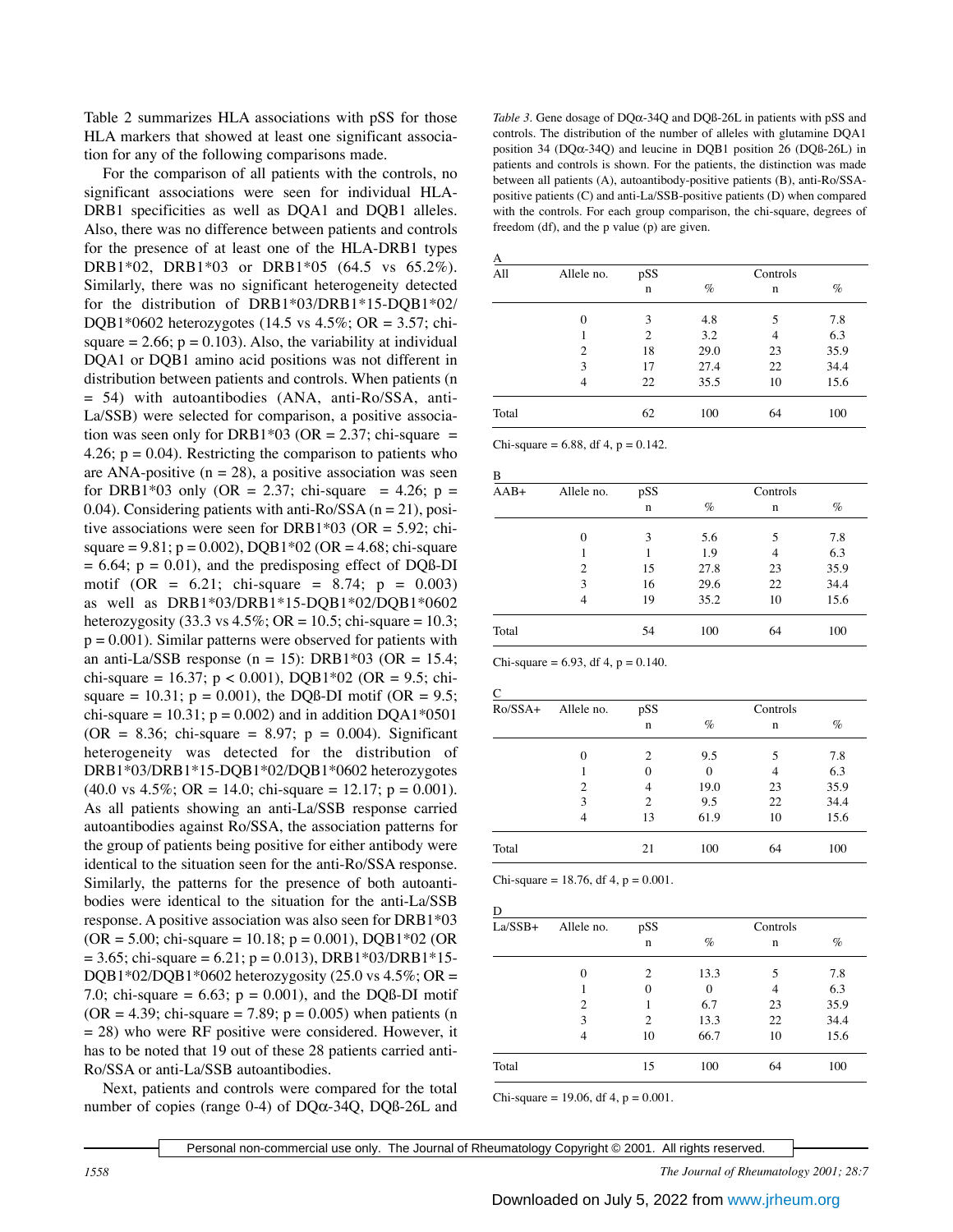DQß-DI (range 0-2). No significant heterogeneity could be observed for the comparisons of all patients and autoantibody-positive patients with the controls (Table 3). However, in comparisons made after selecting patients with either anti-Ro/SSA or anti-La/SSB autoantibodies, significant heterogeneity was seen (chi-square = 18.76, 4 degrees of freedom (df),  $p = 0.001$  and chi-square = 19.06, 4 df,  $p =$ 0.001, respectively). The largest contribution to the heterogeneity came from the overrepresentation of patients carrying in total four copies of DQα-34Q and DQß-26L. Similarly, heterogeneity for the presence of the different copy numbers of the DQß-DI motif was seen after selecting patients with either anti-Ro/SSA or anti-La/SSB autoantibodies (chi-square = 10.83, 2 df,  $p = 0.04$  and chi-square = 11.59, 2 df,  $p = 0.03$ , respectively) (Table 4). For DQB-DI, the largest difference between patients and controls was seen for the presence of a single copy of this motif.

As for ANA and RF, titer information was available, mean ranks were compared for patients carrying the respective antibody entities after splitting the antibody-positivepatients according to the presence or absence of DRB1\*03, DQA1\*0501, DQα-34Q, DQB1\*02, DQß-26L, DQß-DI. While no significant differences were seen for RF, patients who were ANA positive had significantly higher ANA titers when positive for DRB1\*03, DQB1\*02, and DQß-D1 (p values:  $p < 0.001$ ,  $p = 0.001$ , and  $p = 0.001$ , respectively).

Considering patients with histologic evidence (focus score  $> 1$ ) (n = 31), no significant association with individual HLA markers was observed. Nevertheless, the frequency of DRB1\*03 was higher in the patient group compared to the controls  $(51.6 \text{ vs } 29.7\%; \text{ OR } = 2.53; \text{ chi-}$ square  $= 3.42$ ;  $p = 0.06$ ). In contrast, significant heterogeneity was detected for the distribution of DRB1\*03/ DRB1\*15-DQB1\*02/DQB1\*0602 heterozygotes (22.6 vs 4.5%; OR = 6.13; chi-square = 5.6; p < 0.018).

In comparisons using the presence versus absence of arthritis, hepatitis, glomerulonephritis/renal tubular acidosis, pulmonary disease, (poly-) neuritis, and leukopenia  $\left($  < 4.000/ $\mu$ l) as stratifying variables, no significant associations were seen in comparison to the healthy control group.

#### **DISCUSSION**

We examined the potential influence of different HLA markers on the expression of clinical and serological disease manifestations in a group of Norwegian patients with pSS. Our aim was twofold. In addition to individual HLA DRB1 specificities and DQA1/DQB1 alleles, particular attention was given to combinations, haplotypes and individual amino acids and sequence motifs previously implicated to play a role in susceptibility to pSS. Secondly, clinical and laboratory variables were included to explore the relevance of HLA markers for the clinical presentation and course of the disease.

When clinical and serological features were examined,

*Table 4.* Gene dosage of DOß-D1 in patients with pSS and controls. Distribution of the number of alleles with the DQß motif AA59-69 (EYWNSQKDILE), termed DQß-DI, in patients and controls. For the patients, the distinction was made between all patients (A), autoantibodypositive patients (B), anti-Ro/SSA-positive patients (C) and anti-La/SSBpositive patients (D) when compared with the controls. For each group comparison, the chi-square, degrees of freedom (df), and the p value (p) are given.

| All<br>Allele no. |             | pSS  | Controls    |      |      |  |
|-------------------|-------------|------|-------------|------|------|--|
|                   | $\mathbf n$ | $\%$ | $\mathbf n$ | $\%$ |      |  |
|                   | $\theta$    | 26   | 41.9        | 38   | 59.4 |  |
|                   |             | 31   | 50.0        | 21   | 32.8 |  |
|                   | 2           | 5    | 8.1         | 5    | 7.8  |  |
| Total             |             | 62   | 100         | 64   | 100  |  |

Chi-square = 4.14, df 2,  $p = 0.126$ .

| B      |            |             |      |             |      |
|--------|------------|-------------|------|-------------|------|
| $AAB+$ | Allele no. | pSS         |      | Controls    |      |
|        |            | $\mathbf n$ | $\%$ | $\mathbf n$ | $\%$ |
|        | $\Omega$   | 22          | 40.7 | 38          | 59.4 |
|        |            | 27          | 50.5 | 21          | 32.8 |
|        | 2          |             | 9.3  | 5           | 7.8  |
| Total  |            | 54          | 100  | 64          | 100  |

Chi-square = 4.2, df 2,  $p = 0.122$ .

| $Ro/SSA+$      | Allele no. | pSS         | Controls |     |      |
|----------------|------------|-------------|----------|-----|------|
|                |            | $\mathbf n$ | $\%$     | n   | $\%$ |
|                | $\Omega$   | 4           | 19       | 38  | 59.4 |
|                |            | 15          | 71.4     | 21  | 32.8 |
| $\overline{c}$ | 2          | 9.5         |          | 7.8 |      |
| Total          |            | 21          | 100      | 64  | 100  |

Chi-square =  $10.83$ , df 2, p =  $0.04$ 

| $La/SSB+$ | Allele no.     | pSS         | Controls |             |      |  |
|-----------|----------------|-------------|----------|-------------|------|--|
|           |                | $\mathbf n$ | $\%$     | $\mathbf n$ | $\%$ |  |
|           | $\theta$       | 2           | 19       | 38          | 59.4 |  |
|           |                | 12          | 71.4     | 21          | 32.8 |  |
|           | $\mathfrak{D}$ |             | 9.5      | 5           | 7.8  |  |
| Total     |                | 15          | 100      | 64          | 100  |  |

Chi-square = 11.59, df 2,  $p = 0.03$ .

the presence of anti-Ro/SSA antibodies was found to be associated with focus score  $> 1$ , RF, ANA, kidney involvement, and vasculitis, which is in line with previous studies $38,39$ .

Our key results indicate that overall no significant asso-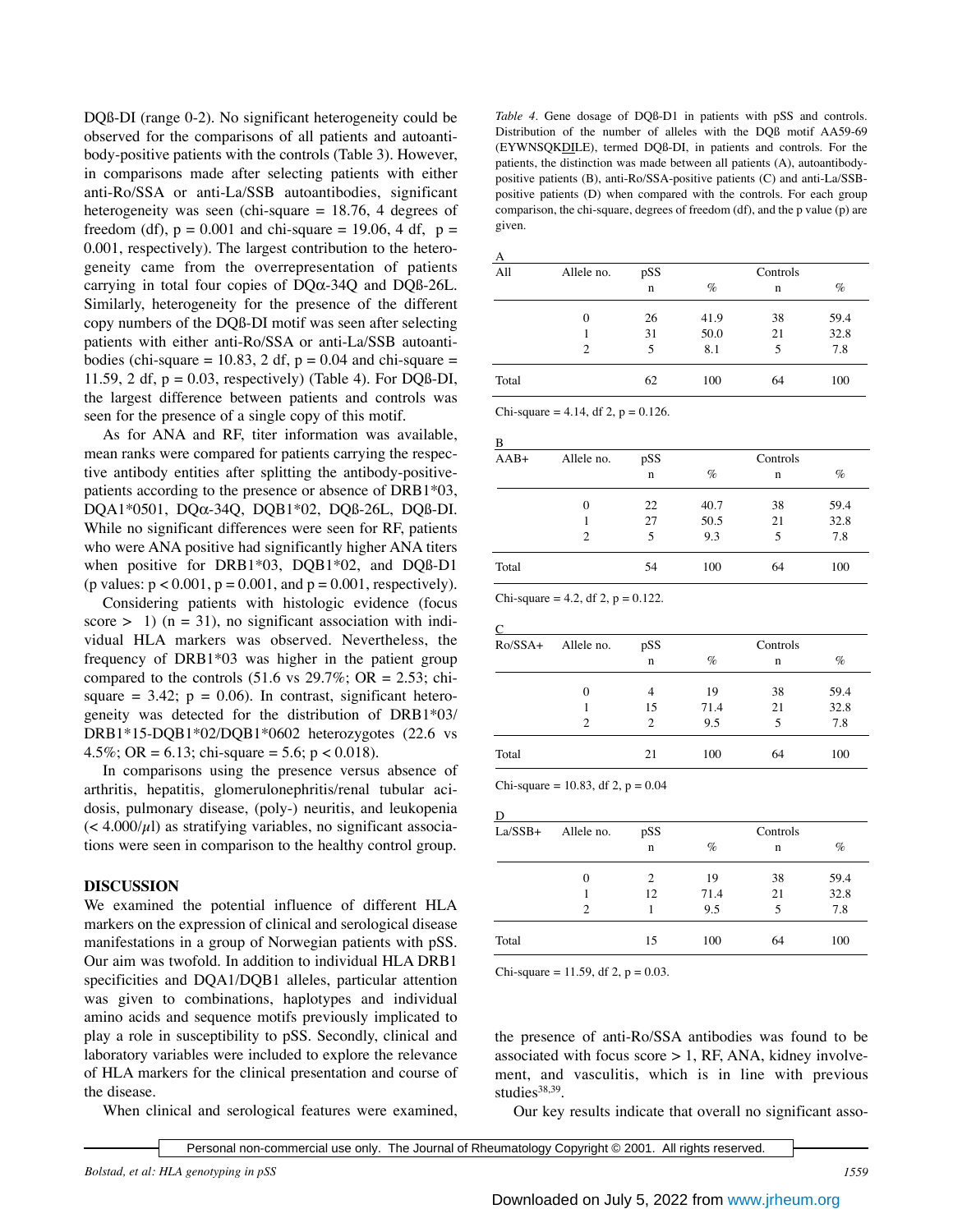ciations of HLA-DQ and DRB1 markers with the disease existed. This lack of significant influence of susceptibility to pSS also extended to the presence of either DRB1\*02, \*03 or \*05 as well as DRB1\*03/DRB1\*15-DQB1\*02/ DQB1\*0602 heterozygosity. Although the latter heterozygous haplotype combination was increased among patients compared to controls, this heterogeneity was not as prominent as reported<sup>16,40</sup>.

Anti-Ro and anti-La autoantibody formation is under genetic control by HLA Class II markers<sup>21,41-43</sup>. Our data support this notion as significant positive associations were found for DRB1\*03 and presence of ANA, anti-Ro/SSA or anti-La/SSB, for DQB1\*02 and anti-Ro/SSA or anti-La/SSB, for DQA1\*0501 and anti-La/SSB, and for DRB1\*03/DRB1\*15-DQB1\*02/DQB1\*0602 heterozygosity and anti-Ro/SSA or anti-La/SSB. These associations indicate a prominent role for HLA Class II alleles/specificities which are components of the DRB1\*03-DQB1\*02- DQA1\*0501 haplotype known to play a central role in different autoimmune diseases. The restriction of the association to the anti-Ro/anti-La autoantibody formation is in agreement with most studies<sup>16,18,44,45</sup>.

The observation that different HLA Class II loci and specificities/alleles may contribute to disease susceptibility and autoantibody formation in pSS as well as the notion that ethnic differences in HLA association patterns exist has prompted the search for a common denominator. As a result, specific amino acid residues in the second hypervariable region of HLA-DQA1 and DQB1, glutamine (Gln) in position 34 of DQA1 and leucine (Leu) in position 26 of DQB1 have been proposed to promote the anti-Ro/SSA and anti- $La/SSB$  responses<sup>22</sup>. Moreover, gene dosage effects for the number of alleles carrying these amino acids in promoting Ro/SSA and/or La/SSB autoantibody response have been described by some $22$  but have not been observed by others17,23,46. In our cohort, no significant associations were found between any of these amino acids and pSS, or the presence of either anti-Ro/SSA or anti-La/SSB (Table 2). Furthermore, no heterogeneity for the distribution of different copy numbers of alleles carrying DQα-34Q or DQß-26L between controls and both all patients and AAB positive patients was observed. Interestingly, however, a gene dosage effect, indicative of a recessive contribution, was seen for these DQA1 and DQB1 amino acids when patients with either anti-Ro/SSA or anti-La/SSB autoantibodies were compared to the controls, consistent with previous observations $22,23$ . These observations have several implications. Firstly, the gradient in association strength between anti-Ro/SSA or anti-La/SSB positive patients and the whole group of patients suggests a primary role for anti-Ro/SSA and anti-La/SSB autoantibody formation over influencing disease susceptibility. In consequence, disease associations with these amino acids, preferably in high copy number, may be observed in some but not all studies of Caucasian patients depending on the frequency of anti-Ro/SSA or anti-La/SSB positive patients in the study cohort. Secondly, the increase of DQ1/DQ2, specifically DQB1\*02/DQB1\*0602, and DRB1\*03/DRB1\*15 heterozygosity is compatible with a recessive and complementing influence of  $DQ\alpha$ -34Q and  $DQ\beta$ -26L, as these combinations of HLA markers can be subsumed under DQα-34Q-DQß-26L homozygosity.

The comparison of associated HLA Class II haplotypes in Caucasian (DRB1\*0301, DQB1\*0201, DQA1\*0501), Japanese (DRB1\*0405, DQB1\*0401, DQA1\*0301), and Chinese (DRB1\*0803, DQB1\*0601, DQA1\*0103) patients with pSS had indicated a segment of the DQß chain (amino acid positions 58-69) to be transethnically associated with pSS17. This motif, termed DQß-DI here, overlaps with DQß-26L in this Caucasian cohort only with the DRB1\*0301- DQB1\*0201-DQA1\*0501 haplotype. It is not surprising, therefore, that this DQß-D1 motif is significantly increased among anti-Ro/SSA or anti-La/SSB positive patients and that a single copy of this motif is sufficient to confer susceptibility to autoantibody formation.

DQα-34Q-DQß-26L homozygous combinations involving the DR3-DQ2 (DRB1\*0301-DQB1\*0201- DQA1\*0501) haplotype represent an overlap situation of these structural susceptibility requirements in Caucasian patients with pSS. Possibly, synergism plays a role for clinical observations of increased disease severity<sup>26</sup> and enhanced autoantibody production $21$ , particularly the presence of precipitating anti-Ro/SSA and anti-La/SSB antibodies<sup>18,20,24</sup>.

In addition to DQα-34Q, DQß-26L and DQß-DI, a study of Israeli Jewish and Greek non-Jewish patients had implicated a DQß chain sequence motif encompassing amino acids 84-90 (QLELRTT) as part of the DRB1\*1101/04- DQB1\*0301 haplotype, common to DQ\*02, \*03 and \*04 alleles, in disease susceptibility to  $pSS<sup>46</sup>$ . This motif is partly shared by DQß-26L (DQB1\*02, \*0302, \*0303) and DQß-DI (\*02, \*04). However, as DQB1\*0301 has not been observed at high frequencies in other populations with pSS including our patient population, and since this motif does not account for DQB1\*0601 seen among Chinese patients with pSS, the role of this pSS susceptibility element remains to be determined.

Our study indicates a primary role for HLA Class II markers for anti-Ro/anti-La responses over an involvement in disease susceptibility to pSS. The strongest contributors to the formation of an anti-Ro/La response included components of the DRB1\*03-DQB1\*02-DQA1\*0501 haplotype also encompassing the transethnically-associated DQß-DI motif. In addition, the dose dependent contributions of DQα-34Q and DQß-26L argue for a recessive contribution of HLA-DQ to the formation of an anti-Ro/La response. Given the prominent associations with DRB1\*03 and the complex dose dependent interactions at HLA-DQ, a joint

*1560 The Journal of Rheumatology 2001; 28:7*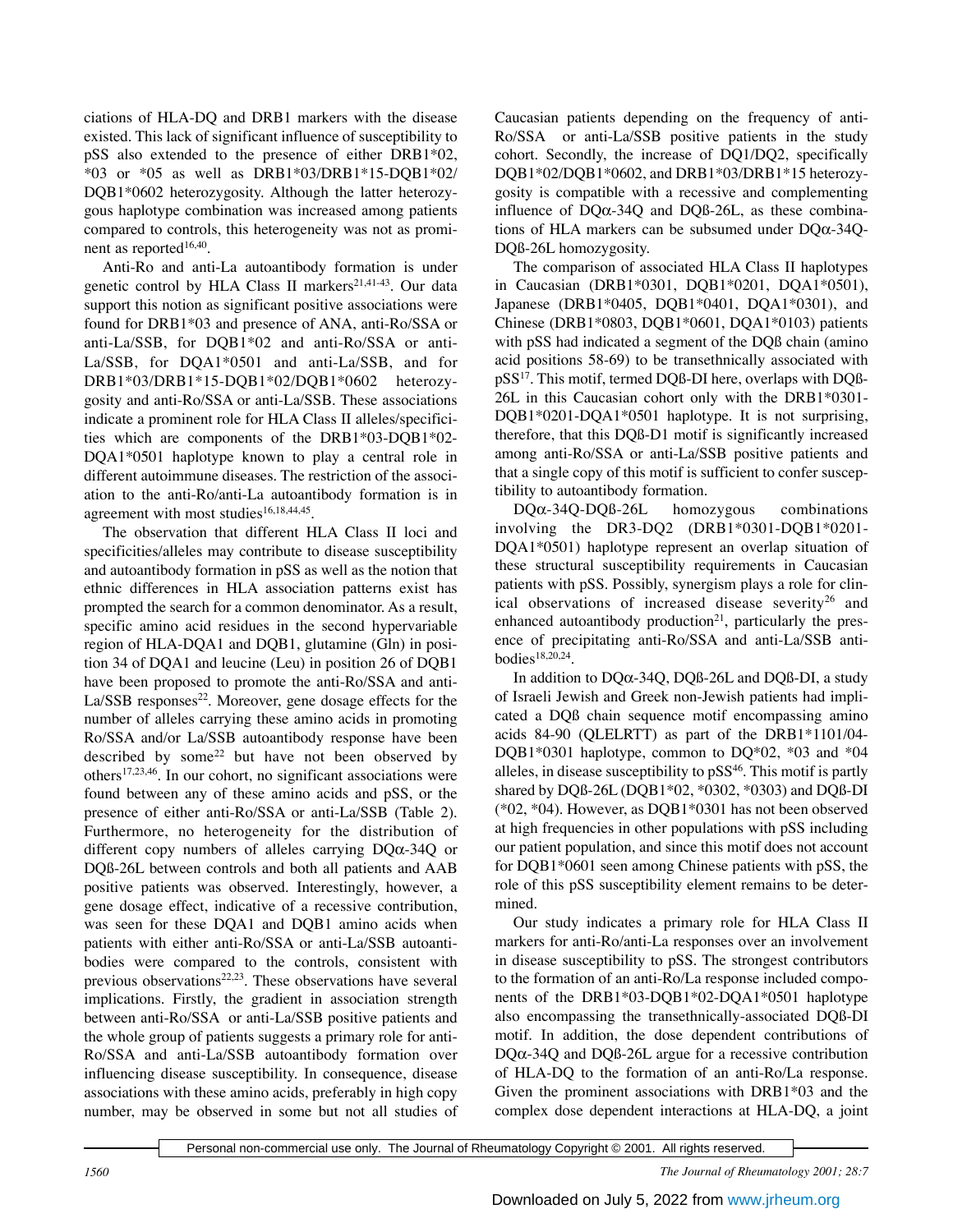contribution of HLA-DR and -DQ is likely to be relevant for the formation of anti-Ro/La autoantibodies.

# **ACKNOWLEDGMENT**

The authors gratefully acknowledge the technical assistance of Marlis Arnold and Isabel Breunig.

### **REFERENCES**

- 1. Jonsson R, Haga H-J, Gordon T. Sjögren's syndrome. In: Koopman WJ, editor. Arthritis and allied conditions — a textbook of rheumatology. Baltimore: Lippincott, Williams & Wilkins; 2001:1736-59.
- 2. Tan EM. Antinuclear antibodies: diagnostic markers for autoimmune diseases and probes for cell biology. Adv Immunol 1989;44:93-151.
- 3. Voulgarelis M, Dafni UG, Isenberg DA, Moutsopoulos HM. Malignant lymphoma in primary Sjögren's syndrome: a multicenter, retrospective, clinical study by the European Concerted Action on Sjögren's Syndrome. Arthritis Rheum 1999;42:1765-72.
- 4. Silman AJ, Rooney BK. Epidemiology of Sjögren's syndrome. In: Eriksson E, Jonsson R, editors. The 100-year anniversary of Henrik Sjögren. Jönköping: Hygiea;1999;108;53-7.
- 5. Merriman TR, Todd JA. Genetics of autoimmune disease. Curr Opin Immunol 1995;7:786-92.
- 6. Campbell RD, Milner CM. MHC genes in autoimmunity. Curr Opin Immunol 1993;5:887-93.
- 7. Reveille JD. The molecular genetics of systemic lupus erythematosus and Sjögren's syndrome. Curr Opin Rheumatol 1992;4:644-56.
- 8. Hinzova E, Ivanyi D, Sula K, Horejs J, Dostal C, Drizhal I. HLA-Dw3 in Sjögren's syndrome. Tissue Antigens 1977;9:8-10.
- 9. Reveille JD, Arnett FC. The immunogenetics of Sjögren's syndrome. Rheum Dis Clin North Am 1992;18:539-50.
- 10. Fye KH, Terasaki PI, Michalski JP, Daniels TE, Opelz G, Talal N. Relationship of HLA-Dw3 and HLA-B8 to Sjögren's syndrome. Arthritis Rheum 1978;21:337-42.
- 11. Chused TM, Kassan SS, Opelz G, Moutsopoulos HM, Terasaki PI. Sjögren's syndrome association with HLA-Dw3. N Engl J Med 1977;296:895-7.
- 12. Foster H, Walker D, Charles P, Kelly C, Cavanagh G, Griffiths I. Association of DR3 with susceptibility to and severity of primary Sjögren's syndrome in a family study. Br J Rheumatol 1992;31:309-14.
- 13. Manthorpe R, Morling N, Platz P, Ryder LP, Svejgaard A, Thomsen M. HLA-D antigen frequencies in Sjögren's syndrome. Differences between the primary and secondary form. Scand J Rheumatol 1981;10:124-8.
- 14. Papasteriades CA, Skopouli FN, Drosos AA, Andonopoulos AP, Moutsopoulos HM. HLA-alloantigen associations in Greek patients with Sjögren's syndrome. J Autoimmun 1988;1:85-90.
- 15. Moriuchi J, Ichikawa Y, Takaya M, et al. Association between HLA and Sjögren's syndrome in Japanese patients. Arthritis Rheum 1986;29:1518-21.
- 16. Guggenbuhl P, Jean S, Jego P, et al. Primary Sjögren's syndrome: role of the HLA-DRB1\*0301-\*1501 heterozygotes. J Rheumatol 1998;25:900-5.
- 17. Kang HI, Fei HM, Saito I, et al. Comparison of HLA class II genes in Caucasoid, Chinese, and Japanese patients with primary Sjögren's syndrome. J Immunol 1993;150:3615-23.
- 18. Wilson RW, Provost TT, Bias WB, et al. Sjögren's syndrome. Influence of multiple HLA-D region alloantigens on clinical and serologic expression. Arthritis Rheum 1984:27:1245-53.
- 19. Harley JB, Alexander EL, Bias WB, et al. Anti-Ro (SS-A) and anti-La (SS-B) in patients with Sjögren's syndrome. Arthritis Rheum 1986;29:196-206.
- 20. Hamilton RG, Harley JB, Bias WB, et al. Two Ro (SS-A) autoantibody responses in systemic lupus erythematosus. Correlation of HLA-DR/DQ specificities with quantitative expression of Ro (SS-A) autoantibody. Arthritis Rheum 1988;31:496-505.
- 21. Harley JB, Reichlin M, Arnett FC, Alexander EL, Bias WB, Provost TT. Gene interaction at HLA-DQ enhances autoantibody production in primary Sjögren's syndrome. Science 1986;232:1145-7.
- 22. Reveille JD, Macleod MJ, Whittington K, Arnett FC. Specific amino acid residues in the second hypervariable region of HLA-DQA1 and DQB1 chain genes promote the Ro (SS-A)/La (SS-B) autoantibody responses. J Immunol 1991;146:3871-6.
- 23. Scofield RH, Harley JB. Association of anti-Ro/SS-A autoantibodies with glutamine in position 34 of DQA1 and leucine in position 26 of DQB1. Arthritis Rheum 1994;37:961-2.
- 24. Fei HM, Kang H, Scharf S, Erlich H, Peebles C, Fox R. Specific HLA-DQA and HLA-DRB1 alleles confer susceptibility to Sjögren's syndrome and autoantibody production. J Clin Lab Anal 1991;5:382-91.
- 25. Nepom GT. Class II antigens and disease susceptibility. Ann Rev Med 1995;46:17-25.
- 26. Kerttula TO, Collin P, Polvi A, Korpela M, Partanen J, Maki M. Distinct immunologic features of Finnish Sjögren's syndrome patients with HLA alleles DRB1\*0301, DQA1\*0501, and DQB1\*0201. Alterations in circulating T cell receptor gamma/delta subsets. Arthritis Rheum 1996;39:1733-9.
- 27. Rischmueller M, Lester S, Chen Z, et al. HLA class II phenotype controls diversification of the autoantibody response in primary Sjögren's syndrome (pSS). Clin Exp Immunol 1998;111:365-71.
- 28. Vitali C, Bombardieri S, Moutsopoulos HM, et al. Preliminary criteria for the classification of Sjögren's syndrome. Results of a prospective concerted action supported by the European Community. Arthritis Rheum 1993;36:340-7.
- 29. Greenspan JS, Daniels TE, Talal N, Sylvester RA. The histopathology of Sjögren's syndrome in labial salivary gland biopsies. Oral Surg Oral Med Oral Pathol 1974;37:217-29.
- 30. Wagner U, Kaltenhauser S, Sauer H, et al. HLA markers and prediction of clinical course and outcome in rheumatoid arthritis. Arthritis Rheum 1997;40:341-51.
- 31. Bignon JD, Fernandez-Vina MA, Cheneau ML, et al. HLA DNA class II typing by PCR-SSOP: 12th International Histocompatibility Workshop experience. In: Charron D, editor. HLA: Genetic diversity of HLA, functional and medical implications. Paris: EDK, 1997.
- 32. Miettinen O. Estimability and estimation in case-referent studies. Am J Epidemiol 1976;103:226-35.
- 33. Woolf B. On estimating the relation between blood group and disease. Ann Hum Genet 1955;19:251-3.
- 34. Haldane S. The estimation and significance of the logarithm of a ratio of frequencies. Ann Hum Genet 1956;20:309-11.
- 35. Mantel N, Haenszel W. Statistical aspects of the analysis of data from retrospective studies of disease. J Natl Cancer Inst 1959;22:719-48.
- 36. Rosner BA. Fundamentals of Biostatistics. Boston: Duxbury Press;1982.
- 37. Michelsen B, Wassmuth R, Ludvigsson J, Lernmark A, Nepom GT, Fisher L. HLA heterozygosity in insulin-dependent diabetes is most frequent at the DQ locus. Scand J Immunol 1990;31:405-13.
- 38. Shah F, Rapini RP, Arnett FC, Warner NB, Smith CA. Association of labial salivary gland histopathology with clinical and serologic features of connective tissue diseases. Arthritis Rheum 1990;33:1682-7.
- 39. Alexander EL, Arnett FC, Provost TT, Stevens MB. Sjögren's syndrome: association of anti-Ro(SS-A) antibodies with vasculitis,